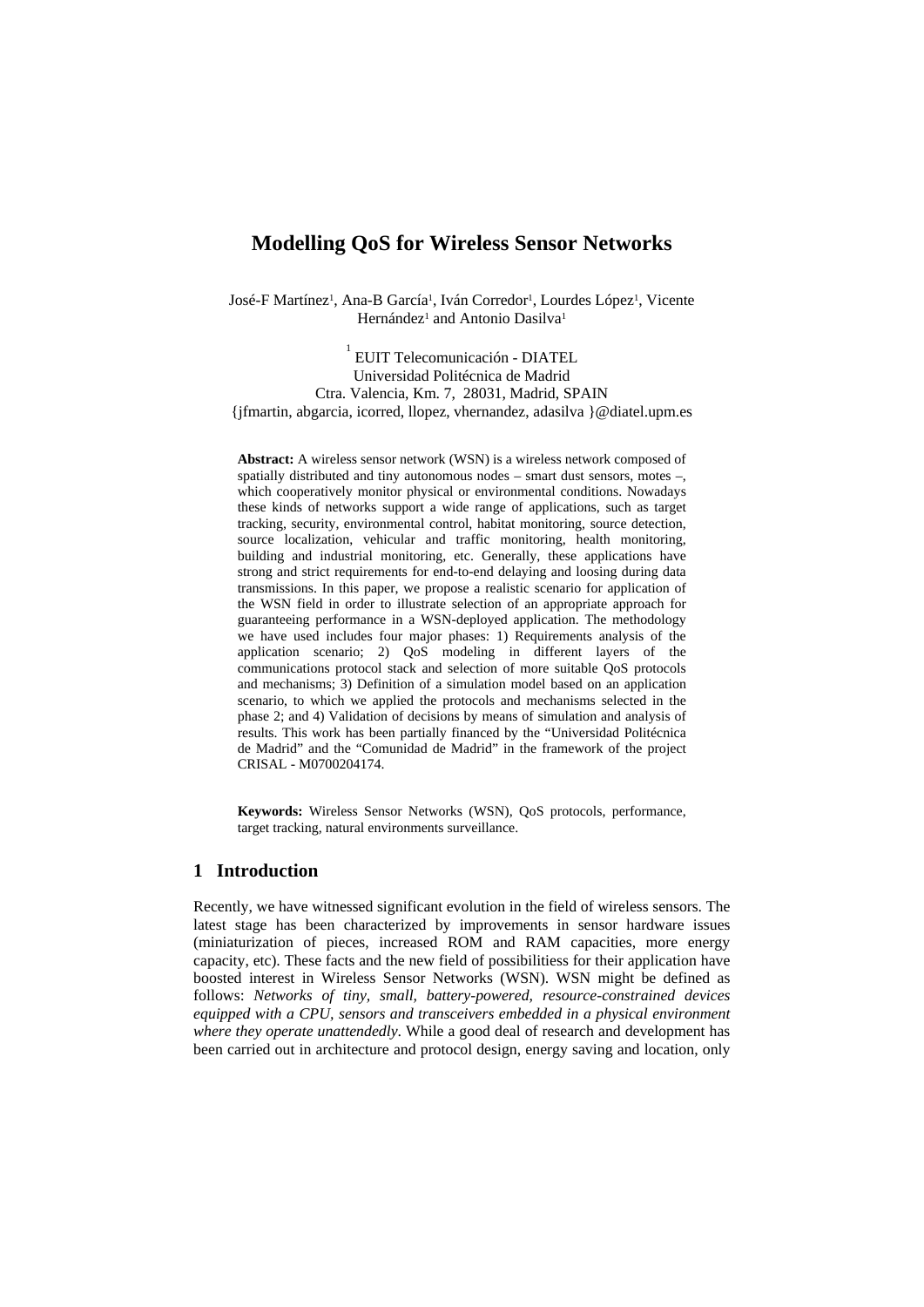a few studies have been done on network performance in WSN (Quality of Service – QoS).

The service provided by the network is closely related to the quality of that service. Traditional QoS requirements (usually from multimedia applications) such as bounded delays or bandwidth are not pertinent when applications are tolerant of latency or the size of the packets being transmitted is very small. Generally, packet delivery ratio is an insufficient metric in WSNs: what is important is the amount and quality of information that can be extracted from a WSN.

Some studies on QoS have focused on protocols and mechanisms for MAC and the network layer, and almost all these have been developed and tested through simulations. All these approaches for supporting QoS in WSN can constitute a base for future work in this direction, and they obviously represent the starting point in our proposal. We have already conducted work on state-of-the-art QoS in WSNs. This work has focused mainly on QoS-based protocols and mechanisms both in MAC and network layers. The results of this work can be consulted in [1].

The remainder of the paper is organized as follows:

The case study is depicted in section 2. In this section the proposed application scenario is described, as are all its QoS-related characteristics. Based on these characteristics, we have identified the QoS mechanisms which are needed both in MAC and network layers of the protocol stack. The section concludes with a selection of the most suitable protocols for MAC and network layers available in literature on WSN. The validity of decisions on QoS protocols and mechanisms is verified in section 3, with the use of simulation software to perform tests. Previously, we have designed a simulation model to which we have applied the protocols selected in section 2. Section 4 concludes this paper with an overview of future research activities.

### **2 Case study: QoS in forest fire detection**

In this section we will apply the study we have presented on QoS protocols in WSN [1] to a forest surveillance scenario. So we will begin by extracting the QoS-related requirements from the real-time forest surveillance application, allow us to select the network and MAC protocols later that best suit these requirements. However, these protocols may not meet all necessary requirements. If so, we will also propose add-on features for each protocol. We will also create a simulation model from the application and subject it to a number of simulation tests. In the conclusions section, we will discuss what we see as the shortcomings of the protocols studied herein, and which one should be corrected in future research.

### **2.1 Description and analysis of requirements of application for real-time forest surveillance**

The application will focus on both forest fire detection and event tracking in a natural environment (natural reserve) of great ecological importance. The main objective of the application will be the early detection of forest fires to avoid ecological disasters. Likewise, the application will have secondary objectives such as the detection and tracking of intruders within protected spaces for the prevention of illegal actions. In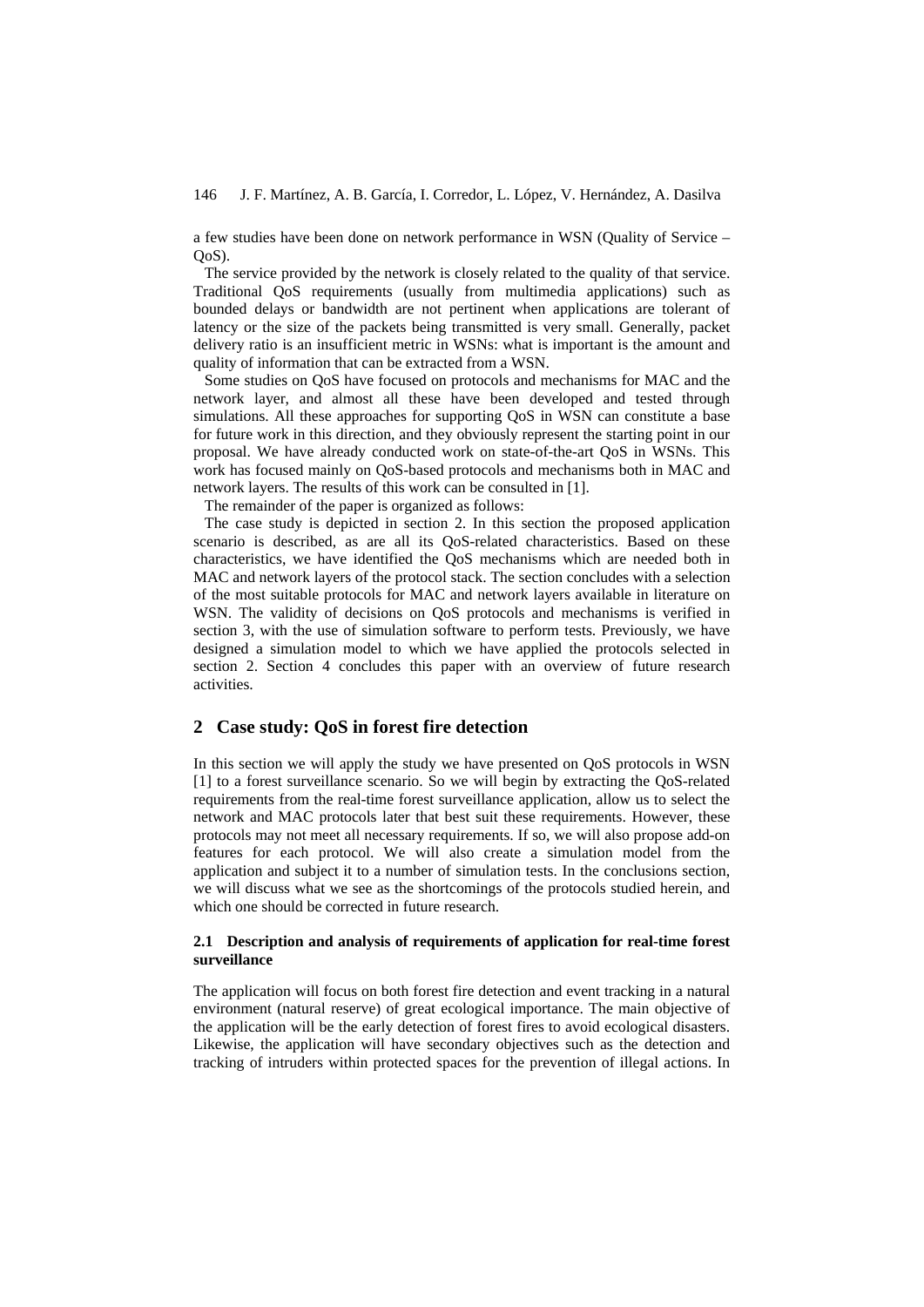short, the application will be used for forest surveillance, including detection of dangerous activities and conditions that increase the risk of fires; detection and location of fires; fire monitoring and assistance in fire extinction; detection and tracking of intruders entering restricted areas.

In our forest fire detection application, sensor nodes collect measurement data, such as relative humidity, temperature, infrared radiation, COx and NOx gases. Other components of the WSN supporting our application are laptops and/or PDAs (as support to firemen and safety watchmen), a server and a data base. All WSN services will be accessible to remote users through web services. Figure 1 illustrates the proposed scenario.



**Fig 1.** Forest surveillance application scenario

All sensors will be used to determine the risk of fire at a given moment. The infrared radiation sensor will also be used for the detection and tracking of intruders in restricted areas. Specifically, the application will have the following characteristics:

*1) Topology and network dynamics:* The WSN topology is a design parameter that should be taken into account when guaranteeing QoS. The selected topology for the WSN will be flat. Therefore, every node will have the same hierarchy in the WSN as well as the same hardware components. The hierarchy will not be necessary in the proposed network since it will use a localized geographic routing.

*2) Geographical information:* Sensor nodes must obtain geographical information – i.e., coordinates – in order to locate the events within the natural reserve. Methods commonly used to acquire this data are based on GPS [2] or distributed location services [3]. For WSNs, a GPS-based approach is too expensive, thus our WSN implements a distributed location service. However, this method adds certain overheads during the initial phase of the WSN that could impede ensuring QoS at those moments.

*3) Real-time requirements:* Fire monitoring or target tracking reflects the physical status of dynamically changing environments such as temperatures or positions of moving targets in forest areas. This sensory data is valid only for a limited time; hence it needs to be delivered within a time deadline.

*4) Unbalanced mixture traffic:* Another characteristic which will considerably affect QoS decisions is *reactive-proactive* hybrid behaviour. Reactive behaviour will come from fire or intruder detection, and will generate traffic to the sink node according to the event-driven delivery model. This traffic type is generated aperiodically through the detection of critical events at unpredictable points in time. Proactive behaviour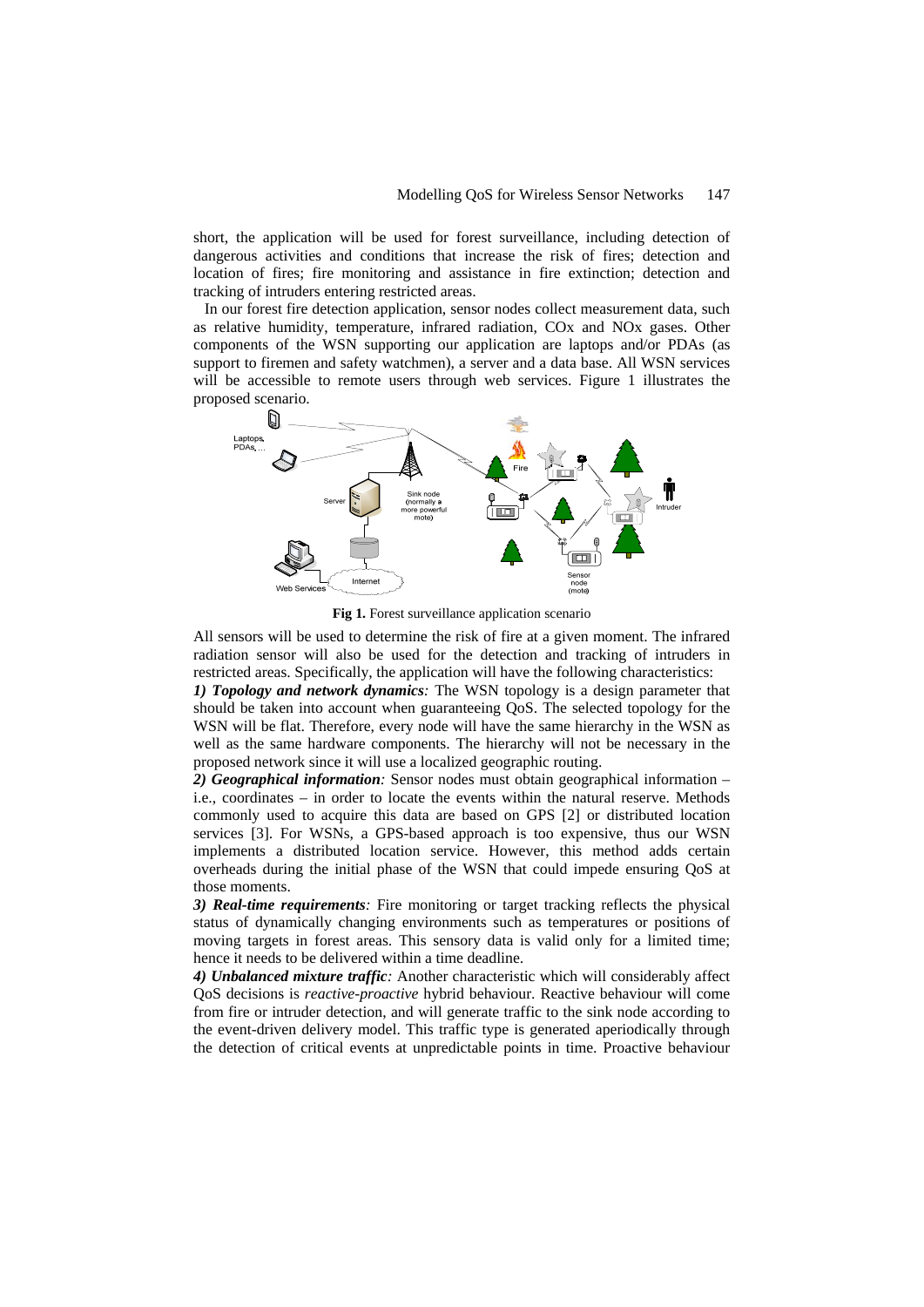will come from the monitoring of the environmental status and tracking targets, and will generate traffic to the sink node according to continuous delivery model.

*5) Data redundancy:* High redundancy in the sensor data is a common characteristic to most WSNs. Redundancy may improve several QoS requirements, such as reliability and the robustness of data delivery. However, this uses a large amount of energy. To solve this problem, we could use data fusion or data aggregation to maintain robustness while decreasing redundancy in the data, but these mechanisms require high levels of computational activity in at least several nodes (usually clusterheads). Therefore, these mechanisms also add delay and complicate QoS design in WSNs. We prefer to exclude these mechanisms, as our application is based on two critical objectives, and real-time requirements will prevail over energy requirements. An alternative to data aggregation and fusion is the meta-data negotiation which is able to eliminate redundancy without introducing excessive delay in data delivery.

*6) Energy efficiency:* An important challenge to this application will be energy efficiency. The large number of sensor nodes involved in the WSN and the need to operate over a long period of time (from 6 months to 1 year) will require careful management of energy resources. However, to implement the QoS mechanism to support critical real-time traffic and while saving energy is not a minor task. The key is to distribute the energy load among all sensor nodes so that the energy at a single sensor node or a small set of sensor nodes will not be drained too quickly. Nowadays, achieving this energy distribution without compromising the QoS requirements is very difficult since mechanisms and protocols do not usually consider both possibilities at the same time.

*7) Sensor data priority:* Not all sensing data are equal; hence they have different levels of importance. For example, the data generated in a fire detection event will have more importance than that generated in the monitoring for determining the conditions that increase the risk of fire. QoS mechanisms will determine the data delivery priorities for the different data types existing in the WSN.

As a result, QoS support for the network will take into account almost all of the aforementioned characteristics in the application specifications. The next section describes how to extract network and MAC layers mechanisms from QoS-related requirements of the protocol stack according to the application characteristics analyzed.

#### **2.1.1 Network layer**

Guaranteeing network layer QoS for diverse traffic types is a challenge, as WSN characteristics such as dynamic topology change as a result of a number of factors: node failure, addition or mobility, the large scale of a network with thousands of densely-placed nodes, periodical and aperiodical traffic generated by sensors with different priorities and real-time requirements, or possible data redundancy produced by correlated sensor nodes.

Traditional network layer methods based on end-to-end path discovery, resource reservation along the path discovered and path recovery in case of topological changes will not be suitable for our WSN: initially, the time wasted in the path discovery is not acceptable for urgent aperiodic – i.e., event-driven - packets. Moreover, it is not advisable to reserve resources for unpredictable aperiodic packets. Even for periodic continuous flows, these methods are not practical in a dynamic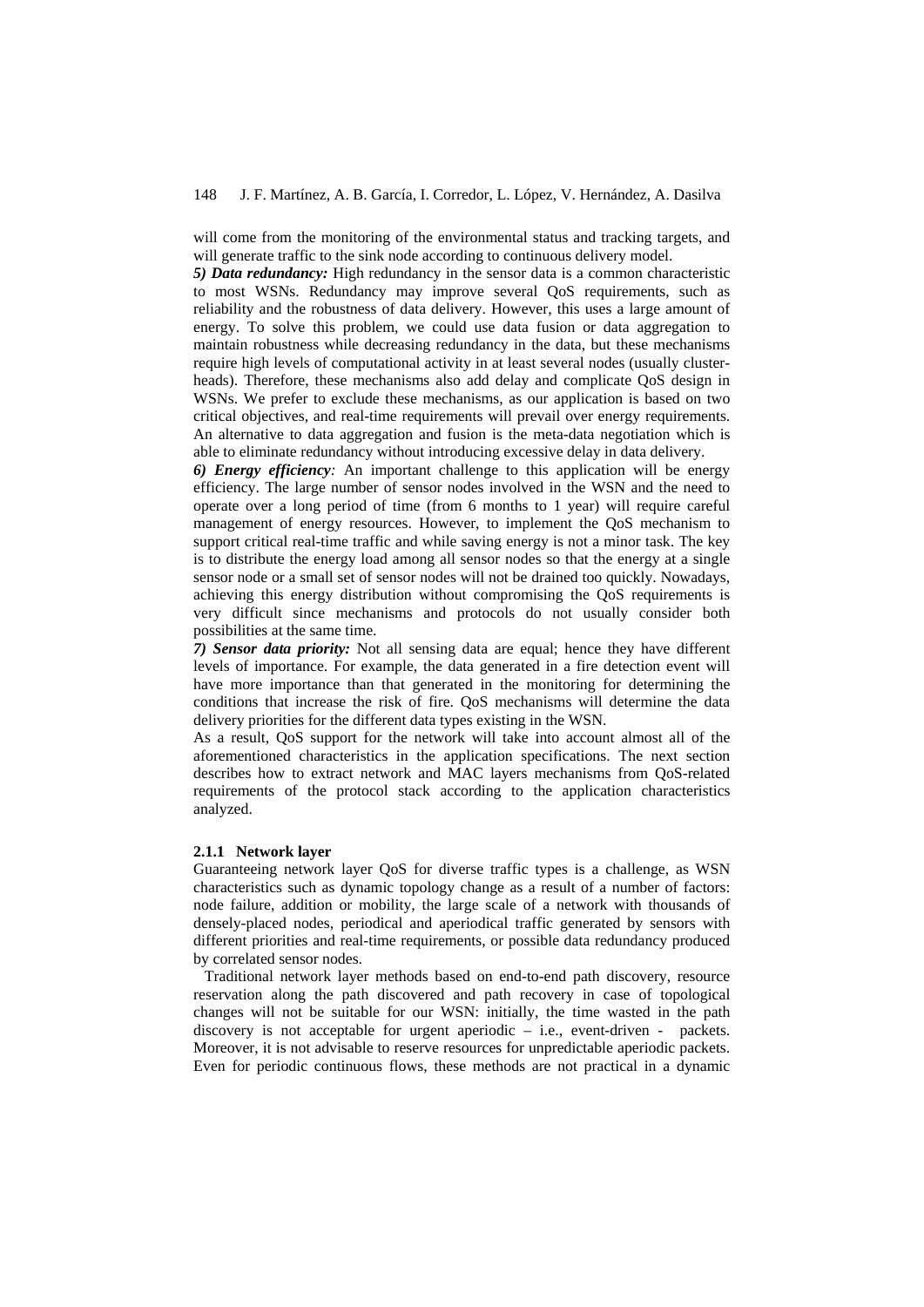WSN because service disruption during path recovery increases data delivery delay, which is not acceptable in our mission-critical application. Finally, end-to-end pathbased approaches are not scalable due to excessive overheads related to path discovery and recovery in large scale sensor networks. As an alternative to inefficient reservation-based approaches, the network layer will include an end-to-end QoS provisioning method based on local decisions at each intermediate node without path discovery and maintenance.

To solve dynamic topology changes, the network layer will implement the aforementioned localized geographic routing. This type of routing will mainly provide adaptability to dynamic topology changes, since the nodes will not require acquisition of global topology information. Consequently, no control packet will be generated in significant amounts with topology changes due to node addition, failure or mobility. The nodes in the WSN will able to take localized packet routing decisions without a global network state update or a priori path setup, thus increasing network scalability and decreasing the control traffic. Further, this routing scheme is suitable for both critical aperiodic and periodic packets as a result of no path setup and recovery latency.

Another characteristic that should be included in the network layer is traffic priorities. In our WSN, the traffic priority will be characterized by two domains: reliability and timeless. The network layer will implement complex mechanisms in order to achieve this objective. For example, it could implement a priority queue system for the purpose of differentiating among traffic with different end-to-end deadlines. On the other hand, the mechanisms that will be implemented for lending reliability to data transmissions could exploit the inherent multiple redundant paths to the final destination in a dense WSN to guarantee the required end-to-end level of reliability (end-to-end reaching probability) of a packet. Finally, the network layer will not implement a mechanism for eliminating data redundancy such as data aggregation, for the aforementioned reasons. Alternatively, the network protocol will implement a method for dealing with redundant data by exchanging meta-data in socalled data negotiation [4]. This eliminates the inefficiencies generated by dataaggregation mechanisms resulting from flooding and the subsequent processing of information. For instance, if a tracking event is detected and a data negotiation mechanism is used, location information is transmitted once and no further data is transmitted until the target moves.

#### **2.1.2 MAC layer**

Not all of the aforementioned QoS requirements could be met by network layer. Consequently, our WSN protocol stack will have a MAC protocol capable of performing the following tasks: medium access control according to packet deadlines, measurement of the average delay to individual neighbours, the measurement of the rate of loss to individual neighbours. In addition to, it may be necessary to have the capacity to deliver the packet to multiple neighbours reliably.

Along with the aforementioned functionalities, the MAC layer must implement mechanisms where each one of deadlines assigned by network layer is associated to a transmission priority level. Thus, medium access prioritization will be achieved through the MAC layer. Likewise, the MAC protocol will be able to measure the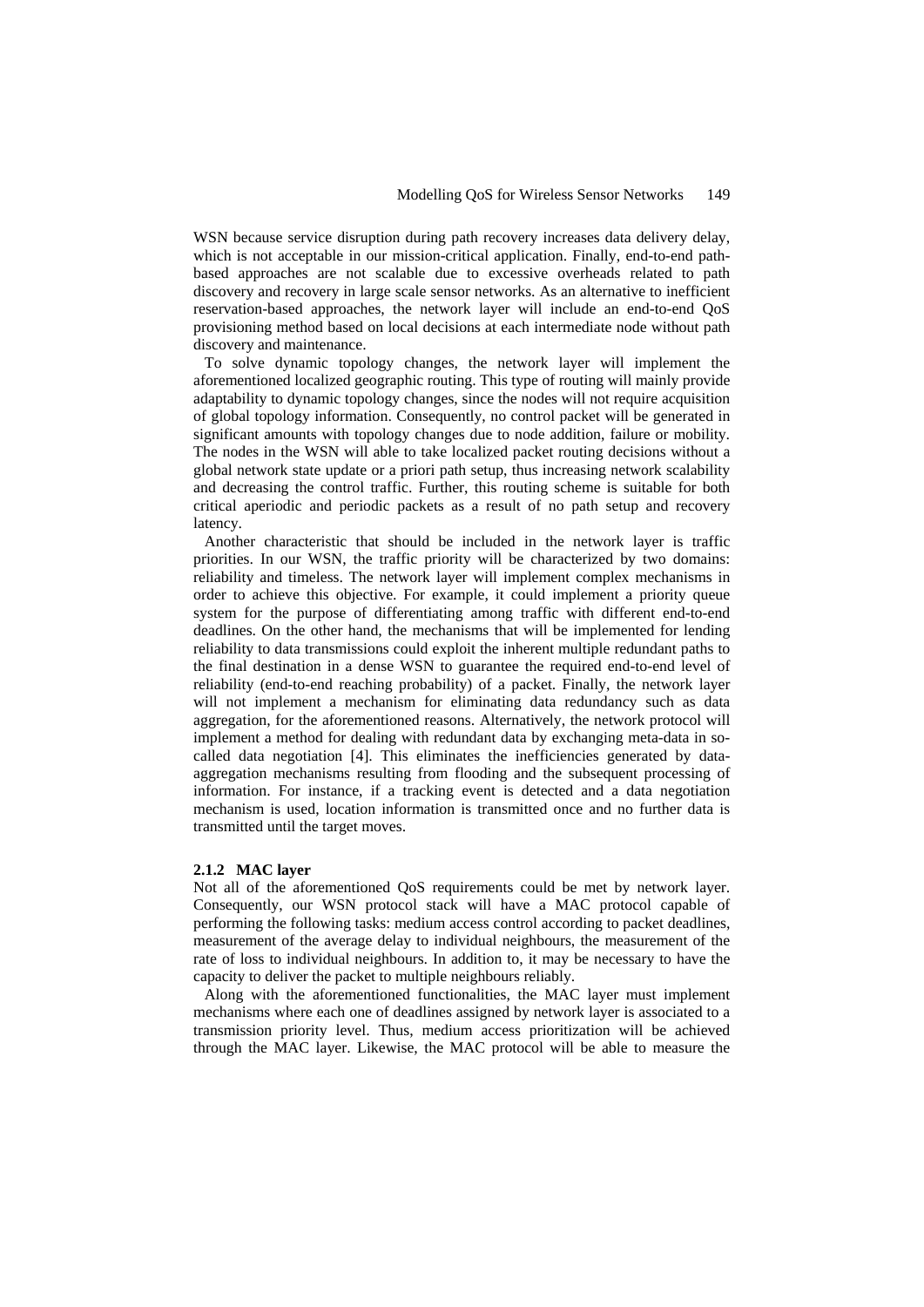average delay to individual neighbours with the purpose of forwarding the packet according to its deadline.

However, packet forwarding will be performed not only on the basis of deadline criteria but also on those of reliability. For this reason, the MAC protocol will measure the rate of loss to individual neighbours.

The localized geographic routing used by the network layer will require transmission of control packets with the position data of neighbours situated at least one or two hops away. For the transmission of these control packets, the MAC layer will require the capacity to reliably deliver multicast packets.

#### **2.1.3…Selected network and MAC protocols**

Considering the mechanisms just described, the following design decisions have been made for the network and MAC protocols in our surveillance application:

From network layer perspective, we believe that only a few of the protocols of surveyed in [1] could be used in our WSN. We have selected three candidates from among these protocols: MMSPEED [5], SPEED [6] and Directed Diffusion [7]. (See table 1).

|                                     | <b>Network</b><br>topology | Data delivery model              | Data<br>aggregation/fusion | Traffic<br>guarantees            | <b>Several</b><br>traffic<br>classes | <b>Networks</b><br>dynamics | <b>Resources</b><br>reservation | <b>Scalability</b> |
|-------------------------------------|----------------------------|----------------------------------|----------------------------|----------------------------------|--------------------------------------|-----------------------------|---------------------------------|--------------------|
| <b>Directed</b><br><b>Diffusion</b> | Flat                       | Query-driven and<br>Event-driven | Yes                        | Reliability                      | No                                   | Limited                     | Yes                             | Medium             |
| <b>SPEED</b>                        | Flat                       | Query-driven and<br>Event-driven | No                         | Soft Real-<br>time               | No                                   | No                          | No                              | Low                |
| <b>MMSPEED</b>                      | Flat                       | Event-driven and<br>Continuous   | No                         | Reliability<br>and Real-<br>time | Yes                                  | Limited                     | No                              | High               |

**Table 1.** Comparative table of routing protocols in Wireless Sensor Networks.

We selected these protocols for several reasons:

### **MMSPEED**

 $\rightarrow$  MMSPEED implements localized geographic routing, which is fundamental for the network layer of our stack protocol. These mechanisms increase self-adaptability of the network to dynamic changes as well as scalability of the network. In addition, this protocol is suited for both periodic (real-time) and aperiodic traffic because routing decisions are local (i.e., no path setup and failure recovery).

 $\rightarrow$ MMSPEED also implements a multi-speed mechanism to assign diverse deadlines to the packets with different delay requirements. This mechanism is ideal for supporting multiple traffic types (continuous, event-driven, etc.). Its dynamic speed compensation mechanism, which is capable of immediately correcting small inaccuracies produced in initial routing decisions, is also quite useful.

 $\rightarrow$ Routing decisions in MMSPEED are also made according to the reliability level required by the packet. To route on the basis of the reliability requisite, MMSPEED has an advanced method of lending reliability to data transmissions which involves using the frame loss rate of the MAC layer to make an estimate of the reliability level of each link.

However, MMSPEED lacks a method for dealing with the data redundancy problem. We have already mentioned that the best methods for eliminating data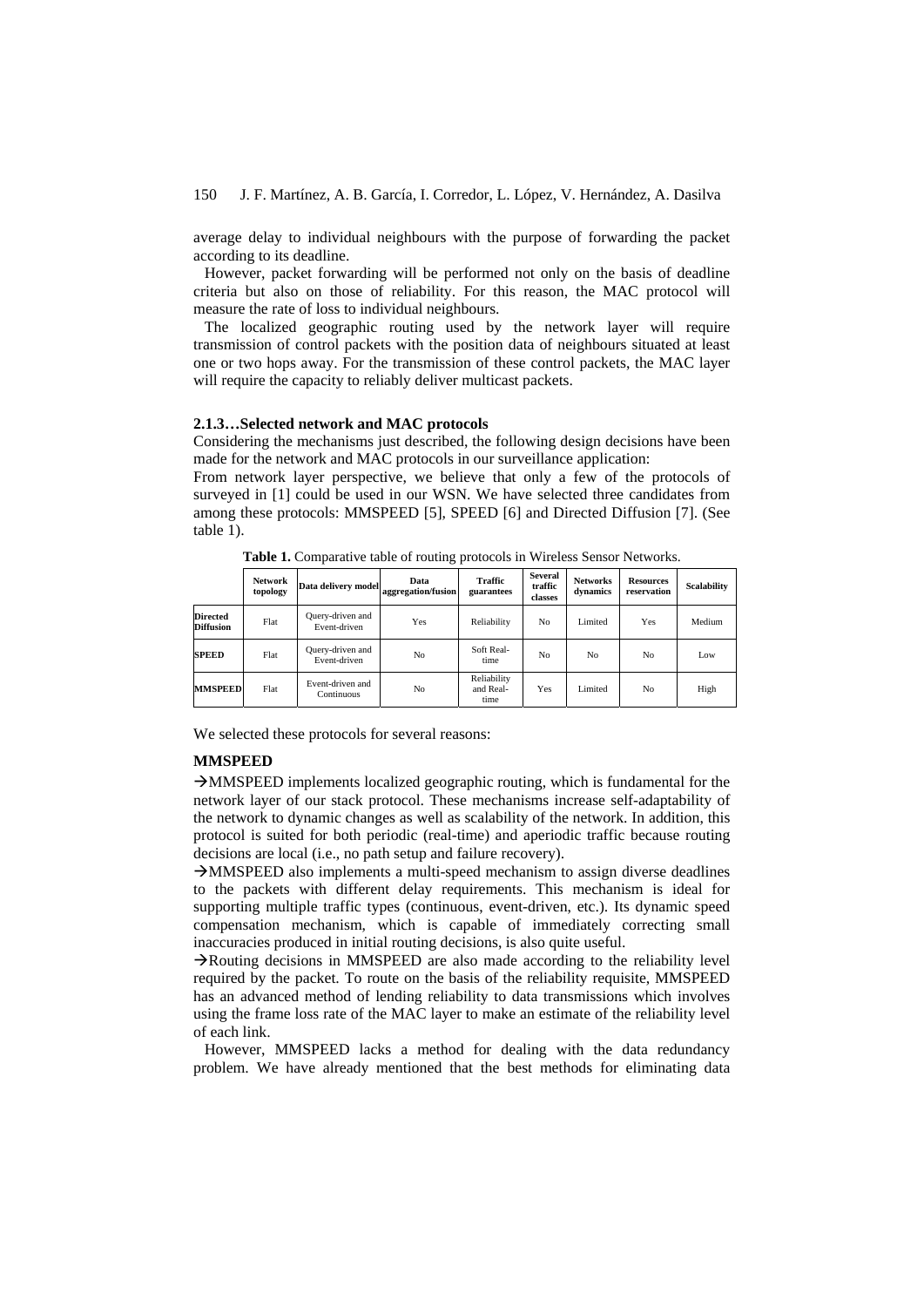redundancy in our application are those based on meta-data exchange. In this sense, we are in the course of studying how a meta-data negotiation mechanism can be added to MMSPEED.

### **SPEED**

 $\rightarrow$  SPEED is another OoS routing protocol for WSN that provides light real-time endto end guarantees. The QoS mechanism, which is employed by SPEED, is based on a distance to sink estimate for guaranteeing fulfillment of delay requirements. This can be an useful mechanism for prior traffic in our WSN.

 $\rightarrow$  The network layer will accept the packet depending on the required speed. If the QoS mechanism verifies that it will not be capable of achieving the delay requirement for a certain packet, then the packet will be discarded before it is forwarded to a neighbor node.

 $\rightarrow$  SPEED can be recovered by means of back-pressure mechanism if the network becomes congested. This feature can be decisive for ensuring that data is transported to the sink with an acceptable delay.

 $\rightarrow$  Like MMSPEED, SPEED bases its routing decisions on geographic localization of sensor nodes. This routing mechanism can notably increase network scalability. The routing module in SPEED (SNGF) implements a distributed database where a node can be selected in order to attain the speed requirement.

SPEED also has several disadvantages for our WSN. First, SPEED treats all traffic classes equally. However, as we already commented, there will be at least two traffic classes (aperiodic and periodic traffic) in our WSN that will require different QoS levels in terms of reliability and delay. Secondly, SPEED does not implement any reliability mechanism, which may be necessary for critical traffic.

#### **Directed diffusion**

 $\rightarrow$  Directed Diffusion is a data-centric and application-aware paradigm. This protocol implements a mechanism based on data aggregation to eliminate redundant data coming from different sources. This particularity reduces the number of transmissions drastically, leading to two main consequences: firstly, the network saves energy and extends its life-time, and secondly, it has higher bandwidth in the links near to the sink node.

 $\rightarrow$  Directed diffusion is based on a query-driven model. This means that the sink node requests data by means of broadcasting *interests.* When events begin to appear, they start to flow towards the originators of interests along multiple paths. This behavior provides reliability and robustness to data transmissions in the network.

Although Directed Diffusion includes all these optimization mechanisms, the protocol has two shortcomings in the realm of QoS: directed diffusion can neither explicitly manage QoS parameters such as delay and reliability, nor differently handle more than one traffic class.

For the MAC layer, we have established the following criteria:

First, selecting a MAC protocol that complements MMSPEED protocol is no secondary decision. MMSPEED specifications propose an extension of 802.11e for supporting all mechanisms implemented by the network layer. The most important of these is the priorities mechanism. However, this MAC protocol is not specific to WSNs and consequently bears some deficiencies as a result. We propose the Z-MAC [8] protocol as an alternative to 802.11e. Although this protocol needs several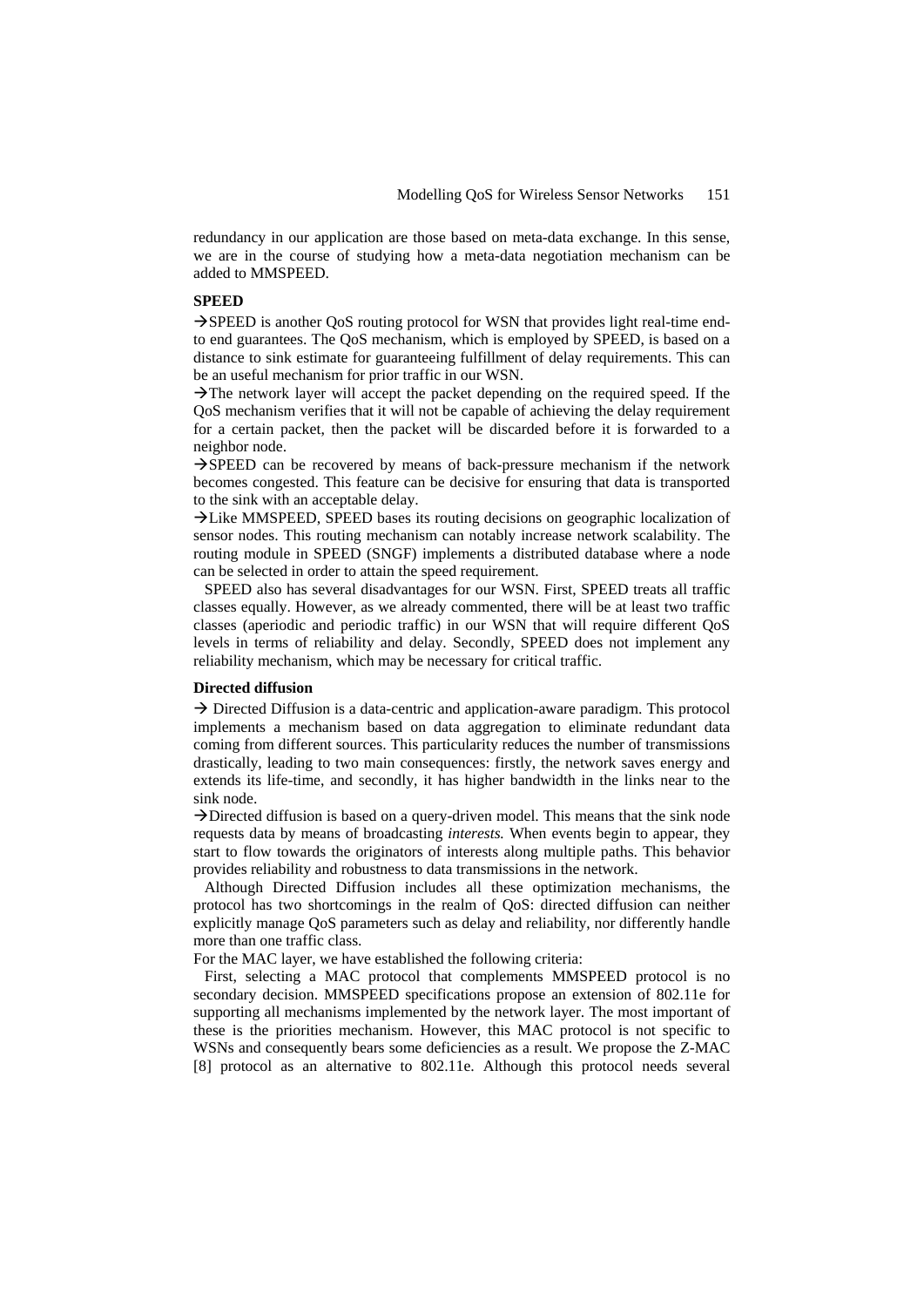additional features to be completely compatible with MMSPEED, it is an excellent starting point because it implements a priority mechanism that is very appropriate for this case study. The additional features are mainly concerning hybrid nature of Z-MAC. The latter forces the priority mechanism to work in a different way, depending on its contention level (low level - CSMA or high level TDMA). In addition, Z-MAC must be capable of associating each MMSPEED's speed layer with a priority class in the MAC layer.

On the other hand, Z-MAC has a highly efficient contention method that can avoid unnecessary backoff delays in packet transmissions. Another distinctive feature of Z-MAC is its adaptability to topology changes.

Another MAC protocol that can be used in our WSN is B-MAC [9]. B-MAC is not a QoS-specific protocol but it does include several interesting mechanisms that can notably optimize the WSN. The features that best define B-MAC are its simplicity of design and implementation, in addition to its flexibility, allowing it to offer multiple classes of service and to adapt to any scenario.

A comparative analysis between Z-MAC and B-MAC is shown in the following table.

**Table 2.** Comparative table of MAC protocols in WSN.

|              | Data aggregation/fusion   Scalability   Priority mechanisms   Energy aware   Contention-based |      |     |     |        |
|--------------|-----------------------------------------------------------------------------------------------|------|-----|-----|--------|
| <b>B-MAC</b> | No                                                                                            | High | Nc  | Yes | Yes    |
| Z-MAC        | Nο                                                                                            | High | Yes | Yes | hybrid |
|              |                                                                                               |      |     |     |        |

## **3 Simulation of application scenario**

#### **3.1 Simulation model**

The following table depicts the simplified simulation model defined for the application described in section 3.1:

| Size terrain              | $600$ mx $600$ m                                  |  |  |
|---------------------------|---------------------------------------------------|--|--|
| <b>Terrain morphology</b> | A mountain of 400mx400m, centered in the terrain. |  |  |
| Sensor node number        | 176 nodes (sink included)                         |  |  |
| Radio range               | 80 <sub>m</sub>                                   |  |  |
| Initial energy charge     | 1000 Joules                                       |  |  |
| <b>Bandwidth</b>          | 200 Kbps                                          |  |  |
| Payload                   | 32 bytes                                          |  |  |

**Table 3.** Simulation Environment Settings.

The sensor nodes are deployed around the mountain, distributed in four sectors (*North, South, West* and *East*). The sink node is placed at coordinate (0,0).

J-SIM is simulation software selected to implement the model. It was chosen because it is component-based, a feature that enables users to modify or improve it.

Network protocols have been configured with different parameters according to capacities. All the parameters defined for each protocol are depicted in following subsections: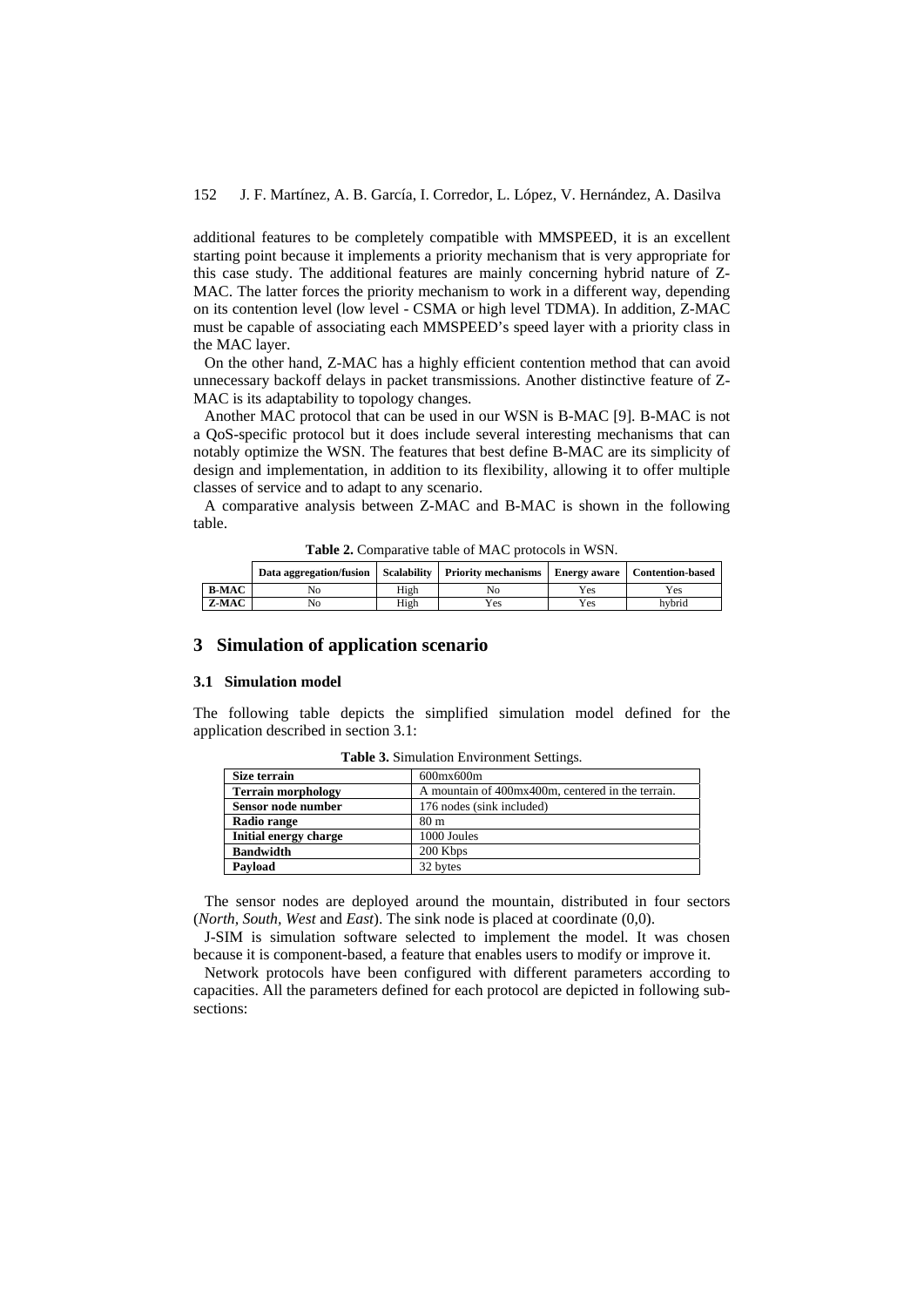### **MMSPEED**

|  | <b>Table 4. MMSPEED parameters.</b> |  |
|--|-------------------------------------|--|
|--|-------------------------------------|--|

|                                   | <b>Attaining sink probability</b> | Max. delay (in seconds) |
|-----------------------------------|-----------------------------------|-------------------------|
| High priority traffic (events)    |                                   |                         |
| Low priority traffic (monitoring) |                                   |                         |

Moreover, we have defined two speed layers which have been configured with different speed levels (1000 m/s and 250 m/s, respectively).

### **SPEED**

SPEED has been configured to ensure a delay of 0.8 seconds in all packet transmissions. Besides, the transmission speed will not have to exceed a value of 1000 m/s. These parameters are applicable to all packet types.

### **Directed Diffusion**

Directed Diffusion can be configured with multiple parameters. The most significant parameters for the simulation tests are the following: diffusion area of interests (complete area); duration of interests (all time simulation); interest refresh (every 10 seconds).

## **3.2 Simulation results**

Since J-SIM can only simulate the MAC protocol IEEE 802.11 (in all its variants), the results analyzed in this section are for the behavior of QoS mechanisms in network layer. At present, our work group is considering the possibility of integrating Z-MAC and B-MAC inside of J-SIM simulator.

### *Deadlines*

-**MMSPEED**: The results of simulations with MMSPEED are significant in the way they show how the protocol is capable of differentiating traffic classes (see Figure 2).



**Fig 2.** Delays with MMSPEED. Traffic differentiation.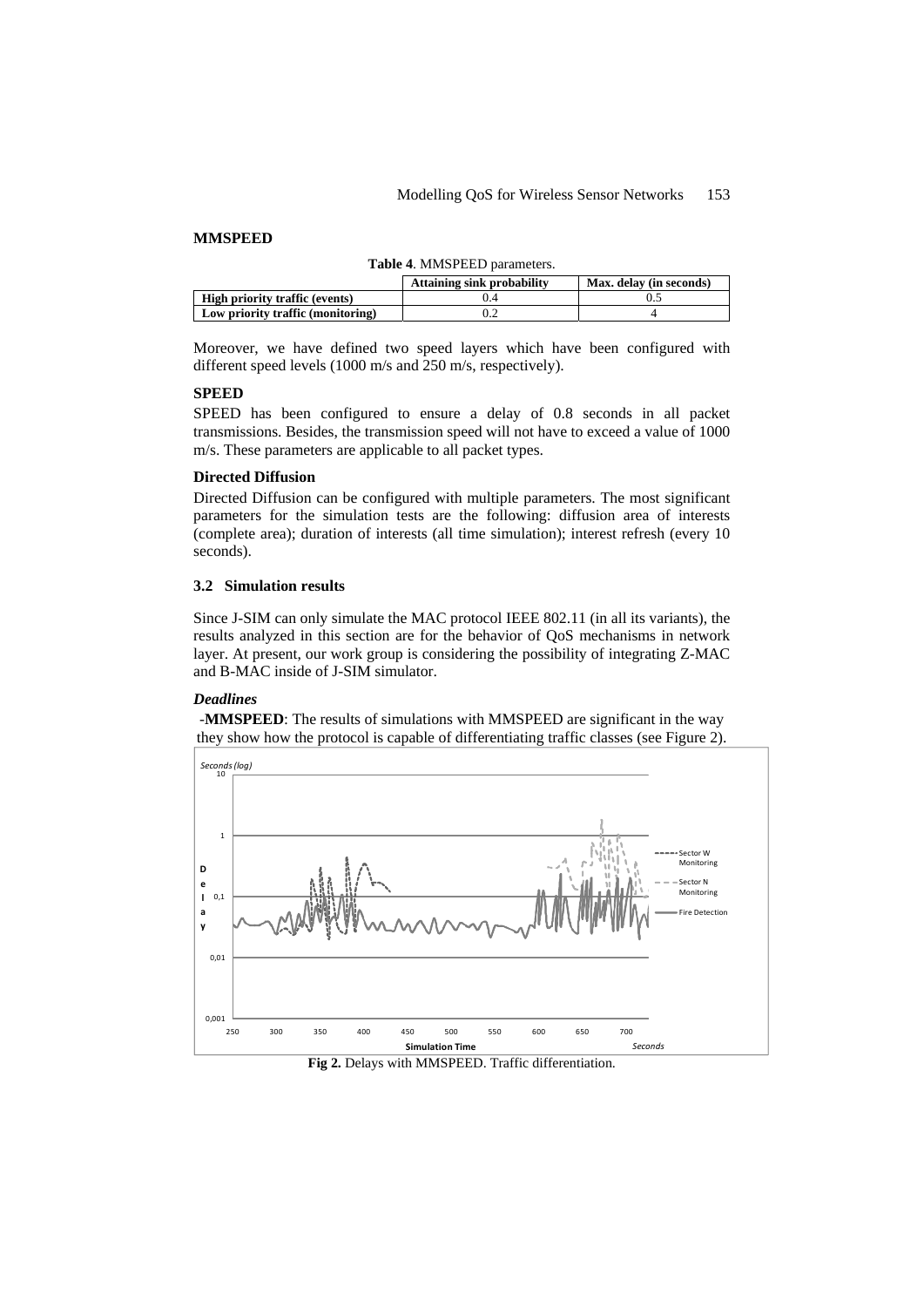When low and high-priority traffic concurs in the WSN, MMSPEED successfully supported the QoS level assigned to both traffic classes. The maximum delay configured for high-priority traffic (0.5 seconds) was never exceeded. Furthermore, the jitter (or delay fluctuation) is not excessively high, which will improve the quality of real-time data received by the application, especially if these data have been generated by the tracking of a person inside the area monitored by the WSN. In addition, low-priority traffic manages to maintain acceptable levels of delay, although the jitters are somewhat high. This fact will not lead to a decline in the quality of data obtained from monitoring, as they are not real-time data (they are generally stored in the database for later enquiries).

Figure 3 shows delays recorded in monitoring of traffic in a simulation period using SPEED and Directed Diffusion protocols. This graphic shows only a specific example, but it can be extrapolated to the complete simulation time.



**Fig 3.** Delays with SPEED and Dir. Diff. Comparative graphics.

-**SPEED:** SPEED showed excellent performance in handling both traffic classes. The packets are never delayed more of 0.19 seconds, which is below the maximum limit allowed (0.8 seconds). SPEED also manages to maintain the jitters within an acceptable range, which is positive for real-time traffic. However, because SPEED does not differentiate between traffic classes it has to use the same amount of resources for routing both high priority traffic and low priority traffic, which is unnecessary. Any increase in monitoring traffic could seriously compromise real-time traffic.

-**Directed Diffusion:** According to the results, it is evident that the mechanisms implemented in Directed Diffusion are insufficient to ensure the QoS level required by the WSN, specifically with regard to delays.

### *Reliability*

**-MMSPEED:** When MMSPEED initiates a packet flow to the sink following a period of inactivity, it is common for intermediate nodes to have incoherent routing information. Until MMSPEED recovers operational status, tenths of seconds to one second may elapse, during which a few packets might be discarded. However, the discarding of packets does not mean an effective loss of event notifications, as there is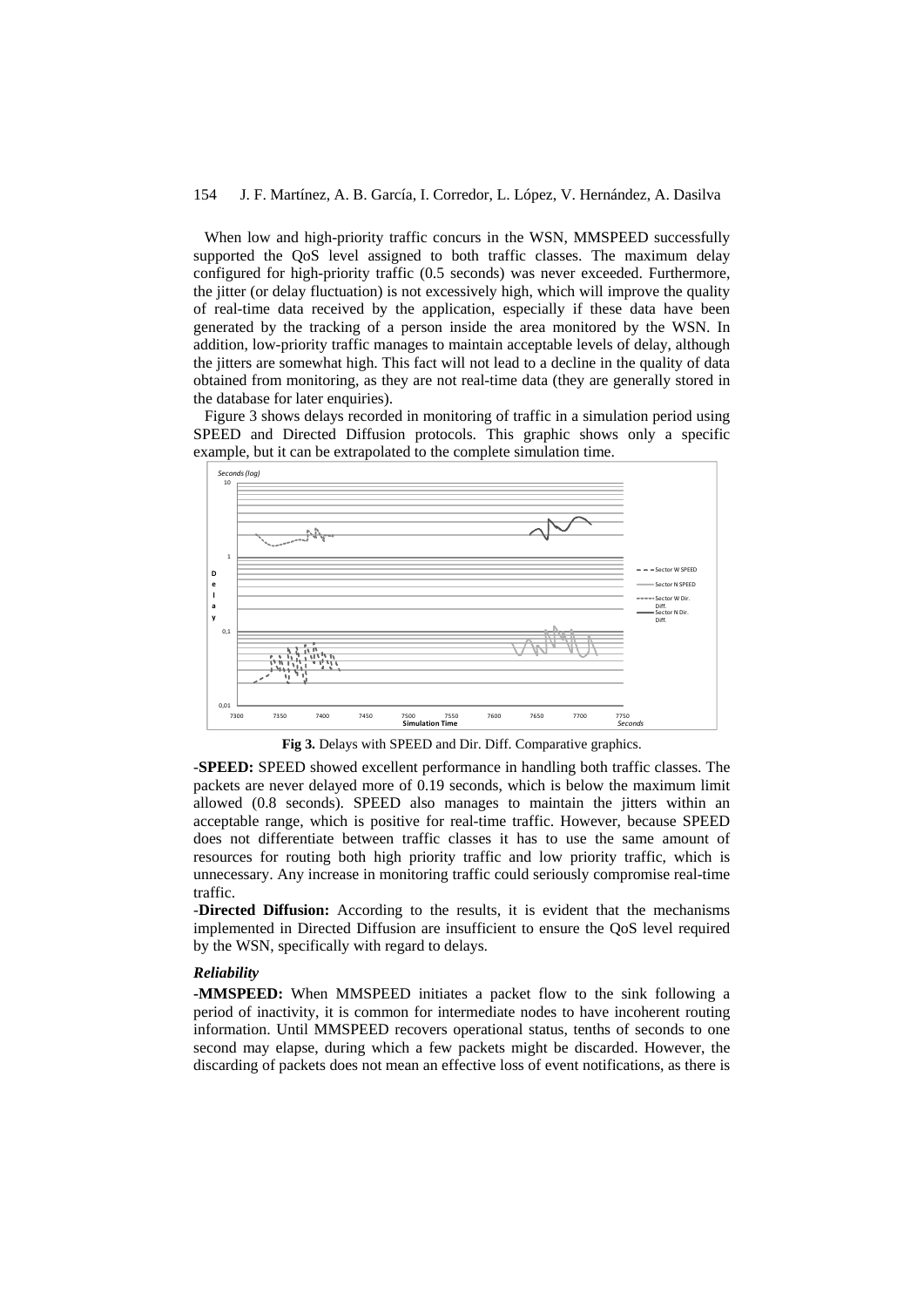always a route whose nodes have information on the correct routing, and these can consequently route the packets towards the sink. In other cases, MMSPEED shows a great robustness due to its multi-path mechanism.

**-SPEED:** SPEED has a significant lack of reliability because it does not implement any mechanisms to guarantee that packets reach the sink node. This characteristic of SPEED means that when congestion occurs, all discarded packets will inevitably become lost packets. On the other hand, SPEED does not undergo periods of instability caused routing information inconsistencies.

**-Directed Diffusion:** The simulation tests with Directed Diffusion were satisfactory in terms of reliability. Although Directed Diffusion does not implement an explicit mechanism to provide reliability, it achieves an acceptable reliability level by means of a multi-path routing that selects the best paths towards the sink.

### *Energy consumption*

During the first 12 hours of simulated time, the consumption of energy of the eight nodes closest to the sink was recorded. The results can be seen in the table 4.

|                           | Average energy consumption | Lifetime in a real WSN |  |  |
|---------------------------|----------------------------|------------------------|--|--|
| <b>MMSPEED</b>            | 3.5225 Joules/hour         | 9 months               |  |  |
| <b>SPEED</b>              | 6.5056 Joules/hour         | 5.6 months             |  |  |
| <b>Directed Diffusion</b> | 0.9575 Joules/hour         | 3 vears                |  |  |

**Table 5.** Energy consumption with each protocol.

The first column shows the average levels of energy consumption in the simulation period. The second column shows the lifetime of a real WSN, assuming that sensor nodes use AA alkaline batteries. It is evident that the results vary greatly.

Directed Diffusion showed the best rate of energy consumption (3 years aprox.). These good results have been obtained through use of the data aggregation mechanism implemented by Directed Diffusion. This mechanism significantly reduces the number of data transmissions, and therefore helps saves a great deal of energy.

MMSPEED achieves an acceptable lifetime (9 months) and a very good energy/delay balance. However, this lifetime could be increased if MMSPEED implemented a mechanism for reduction of redundant data (e.g. meta-data negotiation or data aggregation).

SPEED has showed the worst results in energy consumption (6 months). This is mainly due to the large number of control packets transmitted by SPEED. SPEED may be insufficiently scalable to be used in a large WSN.

Taking into account all the simulation results, we conclude that the most suitable protocol for improving performance in our WSN is MMSPEED. However, this protocol should be improved with several add-on features, which should be the subject of future research. In section below, we discuss a number of improvements that could be made to the protocol.

### **4 Conclusions and future work**

In this paper we have presented a study of MAC and network layer protocols that have been defined to provide QoS in wireless sensor networks. We have focused on